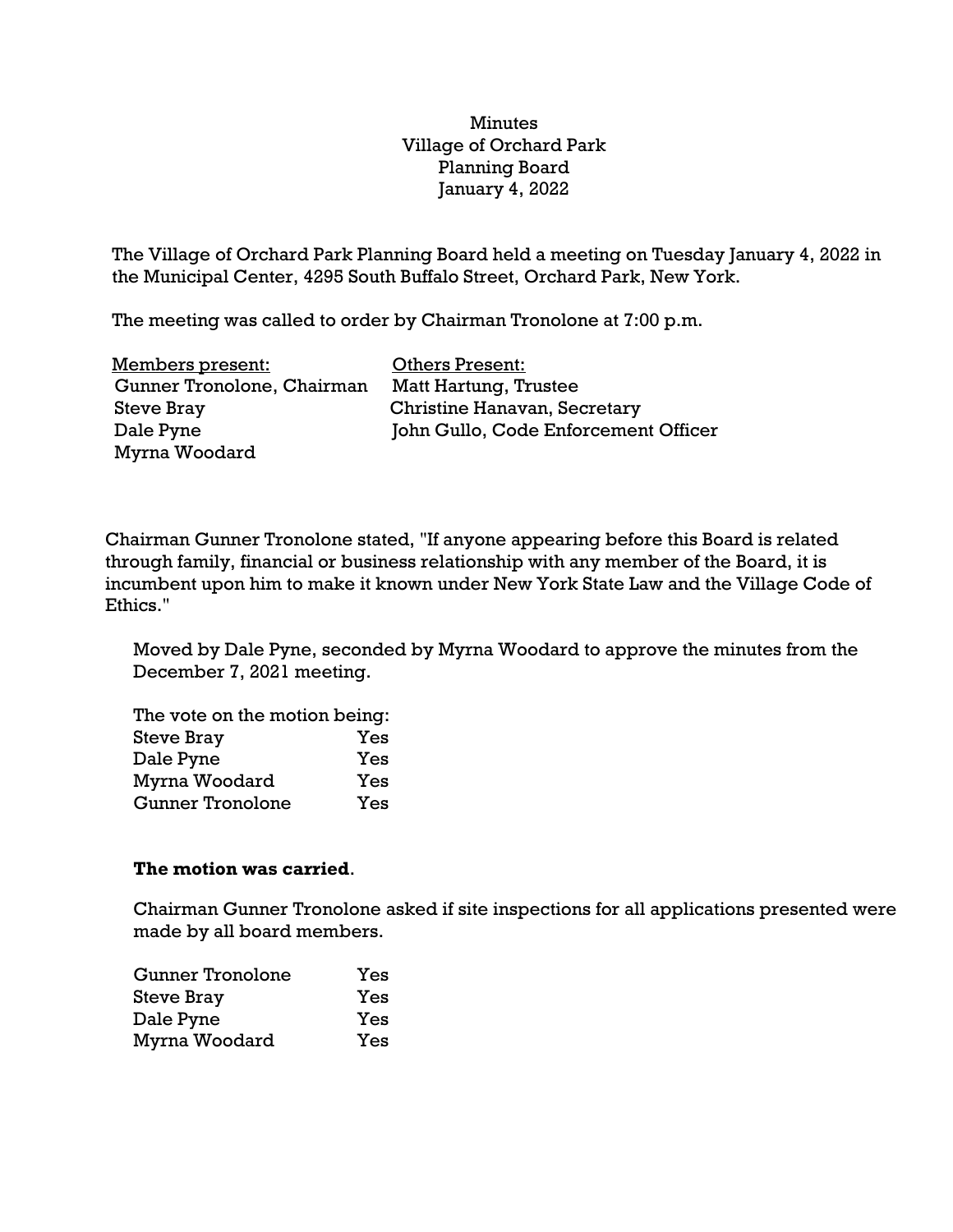Planning Board Village of Orchard Park January 4, 2022

**Sign Permit Application** 95 Buffalo St. LLC 4236 N Buffalo St. Orchard Park, NY 14127 SBL #162.17-1-11

> *Applicant is requesting permission to install a building face sign, as well as, window and door decals for The Grange Outpost located at 4236 N Buffalo St. SBL #162.17- 1-11*

**Discussion:** Appearance: Caryn Rowell

All square footage is within code. Sign will be illuminated and extinguished By 11:00 p.m.

Moved by Dale Pyne, seconded by Steve Bray to approve the sign permit application to install a building face sign, as well as, window and door decals for The Grange Outpost located at 4236 N Buffalo St. SBL #162.17-1-11 with the condition that all outdoor lighting be extinguished by 11:00 p.m.

The vote on the motion being: Gunner Tronolone Yes Steve Bray Yes Dale Pyne Yes Myrna Woodard Yes

**The motion was carried. .**